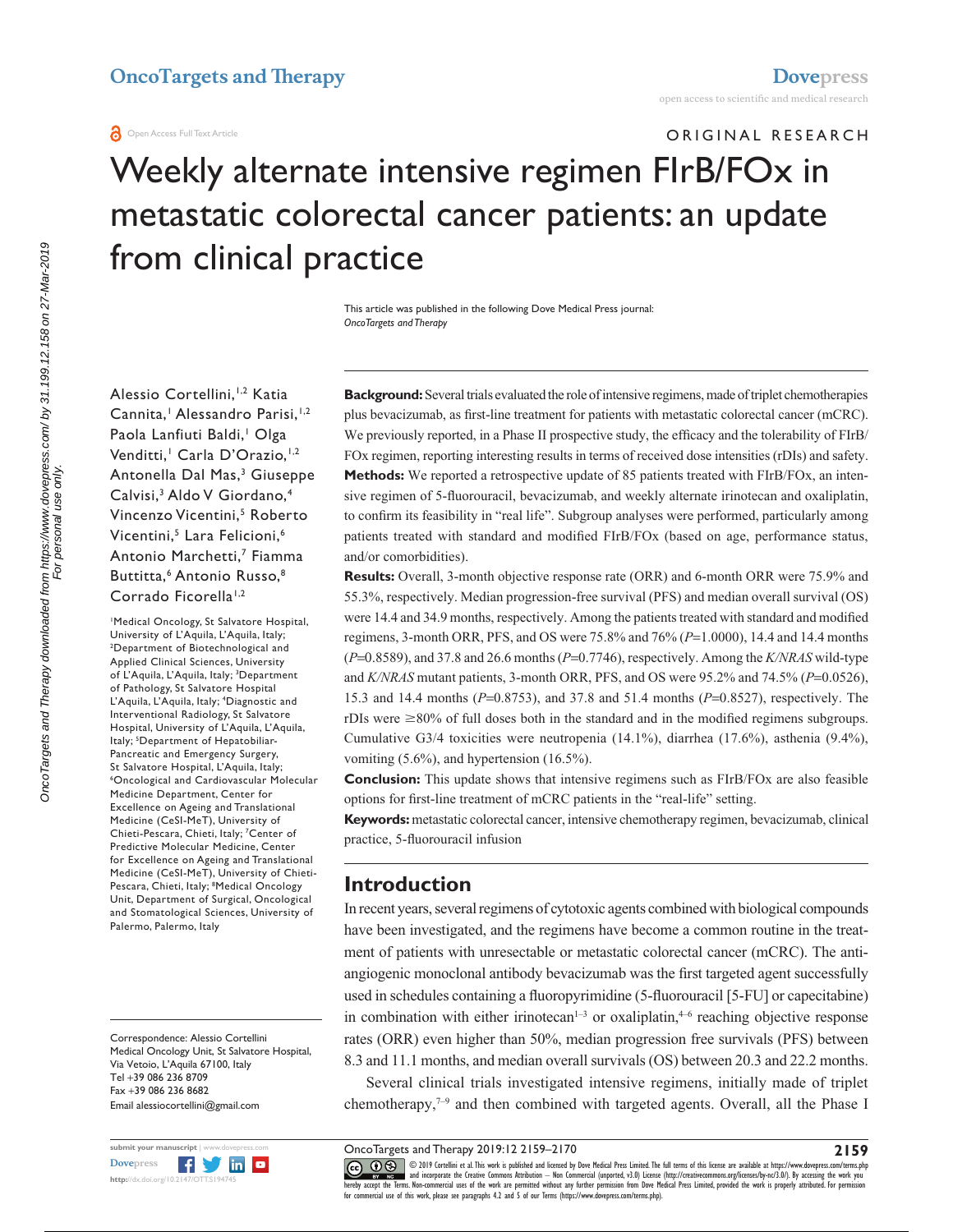and Phase II trials that investigated the safety and activity of triplet chemotherapy regimens in association with EGFR inhibitors (cetuximab and panitumumab) in first-line setting showed poor feasibility, with frequent dose reductions due to adverse events.<sup>10-15</sup>

However, regarding combination regimens with bevacizumab, Phase II studies demonstrated the effectiveness of combining FOLFOXIRI plus bevacizumab, with acceptable safety profiles.<sup>16–18</sup> The first study was developed by the GONO group (Gruppo Oncologico Nord Ovest);<sup>16</sup> with a 10-month PFS rate of 74%, G3/G4 neutropenia of 49%, and G3/G4 diarrhea of 14%, it had laid the foundations for the development of similar regimens. In the OLIVIA trial, FOLFOXIRI plus bevacizumab showed higher response rate, higher resection rate, and longer PFS vs mFOLFOX-6 plus bevacizumab in patients with unresectable liver metastases, with manageable toxicities in the experimental arm.17 In the single-arm OPAL trial, FOLFOXIRI plus bevacizumab achieved similar efficacy results, but with a better toxicity profile.<sup>18</sup>

The GONO group subsequently developed the TRIBE study, a randomized Phase III trial which compared, in *K/NRAS* and *BRAF* unselected patients, the first-line treatment with FOLFOXIRI plus bevacizumab with FOLFIRI plus bevacizumab, both followed by a maintenance therapy with bevacizumab and 5-FU.<sup>19</sup> The study met its primary end point, with a statistically significant benefit in PFS (12.1 months vs 9.7 months, *P*=0.006); ORR and median OS were 65% and 31.0 months, respectively, in the experimental arm.

When it became clear that *KRAS* exon 2 mutant patients (subsequently *K/NRAS* and *BRAF* mutant patients) did not benefit from EGFR inhibitors combined with chemotherapy, things have changed. $20-23$  The genotype assessment became mandatory for the proper selection of first-line treatments, and wild-type patients were treated more and more with doublet regimens plus EGFR inhibitors.

In the OS update, with molecular subgroup analyses of the TRIBE study, the experimental arm reached median PFS and median OS of 12.3 and 29.8 months, respectively. Median OS, median PFS, and ORR were 41.7 months, 13.7 months, and 65% in *K/NRAS* and *BRAF* wild-type patients, respectively, while 27.3 months, 12.0 months, and 66% in *K/NRAS* mutant patients, respectively. In *BRAF*-mutant patients, median OS, median PFS, and ORR were 19.0 months, 7.5 months, and 56%, respectively.24

In order to increase the tolerability of 5-FU in combination with irinotecan in mCRC patients, we previously developed an alternative way of administrating 5-FU, called

timed-flat infusion (TFI), which is a 12-hour nocturnal flat infusion (from 10:00 PM to 10:00 AM), without 5-FU bolus and folinic acid.25 Indeed, no experimental evidence have supported the fact that folinic acid administration enhances the antitumoral activity of infusional 5-FU at its maximum tolerated dose. $26-28$  TFI/5-FU exploits the increased activity of dihydropyrimidine dehydrogenase, the enzyme involved in 5-FU intracellular catabolism in mononuclear cells, as well as the reduced proliferation of the healthy tissues most damaged by 5-FU (the bone marrow and oral/rectal mucosa) during the night hours.29–32 We then developed a triplet schedule, called FIrB/FOx, containing irinotecan and oxaliplatin administered every other week, in association with TFI/5-FU two nights a week,<sup>33</sup> and the FIrB/FOx schedule, by adding bevacizumab to this intensive regimen.<sup>34</sup> In the Phase II study of FIrB/FOx (*K/NRAS* and *BRAF* unselected patients), ORR was 82%, median PFS 12 months, and median OS 28 months. The toxicity profile was favorable, except for G3/G4 diarrhea (28%). The received dose intensities (rDIs) were higher than 80% of the planned dose for each drug.

Here we report a clinical update of patients previously enrolled in a Phase II study, and of those subsequently treated in clinical practice with FIrB/FOx regimen, to confirm the activity, safety, and feasibility of this intensive regimen in the "real-life" setting.

# **Materials and methods** Patient eligibility

The present retrospective analysis evaluated mCRC patients who had been treated with first-line FIrB/FOx regimen, at Medical Oncology department of St Salvatore Hospital of L'Aquila, from February 2006 to 2018. Patients were eligible if they had histologically confirmed diagnosis of CRC, clinically measurable disease, age 18–75 years, Eastern Cooperative Oncology Group Performance Status  $(ECOG-PS) \leq 1$ ; adequate hematological, renal, and hepatic functions, and life expectancy longer than 3 months. Treatment schedules were tailored to be in keeping with patients' fitness, which was defined according to age, ECOG-PS, and comorbidities. Comorbidities were evaluated by Cumulative Index Rating Scale (CIRS).35

#### Schedule

Standard FIrB/FOx regimen is a schedule of weekly TFI/5-FU (12 hours for two consecutive nights: from 10:00 PM to 10:00 AM) at 900 mg/m2 /night, combined with weekly alternating irinotecan 160 mg/m<sup>2</sup> plus bevacizumab (Avastin<sup>®</sup>; Roche, Welwyn Garden City, UK) 5 mg/kg on days 1 and 15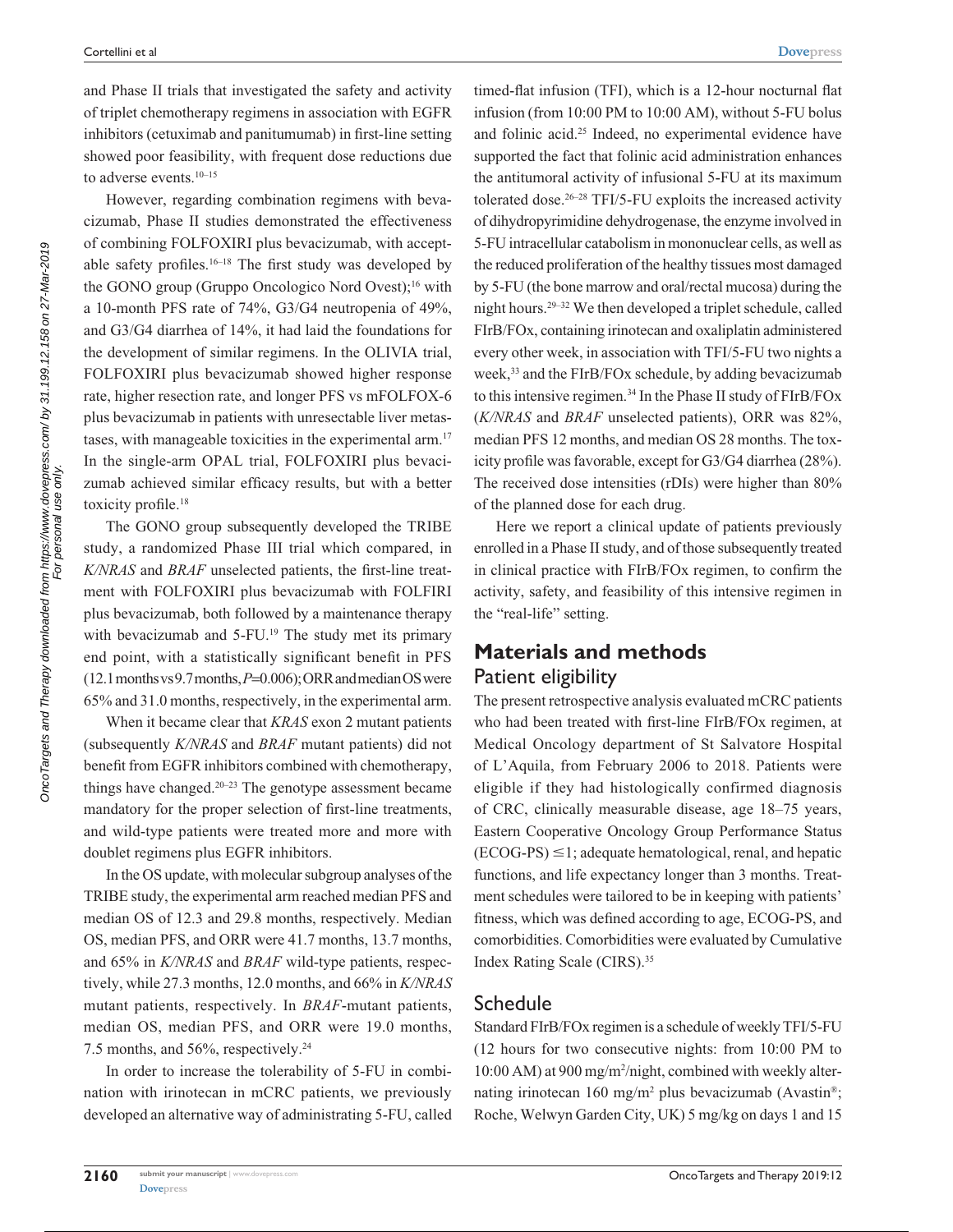and oxaliplatin 80 mg/m<sup>2</sup> on days 8 and 22. Cycles were repeated every 28 days (4 weeks; Figure 1). 5-FU was administered by a portable pump (CADD Plus, SEVIT) using a central venous access device (port-a-cath or peripherally inserted central catheter). Modified FIrB/FOx was defined by any projected dose reduction compared to the standard one based on age, PS, and/or comorbidities. The doses level reductions were 800 mg/m<sup>2</sup>/night and 750 mg/m<sup>2</sup>/night for 5-FU, 140 mg/m<sup>2</sup> and 120 mg/m<sup>2</sup> for irinotecan, and 70 mg/m2 for oxaliplatin (seven patients took part at the dosefinding step for oxaliplatin in the Phase II study that started from 60 mg/m2 ). No dose adjustments for bevacizumab were allowed (bevacizumab doses were temporarily discontinued in case of G3 hypertension, wound complications,  $\geq$ G2 thromboembolic events, and anyhow at least 8 weeks from a scheduled surgery).

#### Mutational assessment

*KRAS* (exons 2–4), *NRAS* (exons 2–4), and *BRAF* (exon 15) analyses were performed on paraffin embedded tissue blocks obtained from the primary tumor and/or metastatic site, using direct sequencing, pyrosequencing, and real-time polymerases chain reaction techniques (SNaPshot® multiplex assay, Cobas® Z480 analyzer) in clinical practice. The molecular analysis was retrospectively performed in patients treated before 2014. In eight patients, genotype was not assessed due to difficulties in obtaining tumor tissues.

#### Study design and statistical analysis

In this "single-institution", retrospective study, clinical outcomes (ORR, disease control rate [DCR], PFS, and OS) were assessed in "real life" conditions; thus, activity and efficacy were influenced not only by FIrB/FOx but also by other factors, such as metastasectomies, locoregional treatments, and subsequent treatments. With this in mind, we considered more appropriate to define clinical outcomes collection as "effectiveness analysis". Subgroup analyses were performed among patients treated with standard/modified regimens, among *K/NRAS* wild-type/mutant patients, and among patients with left-side (descending and sigmoid colon, rectum) and right-side (caecum, ascending and transverse colon) primary tumors. Clinical evaluation of response was made by computed tomography scan every 3 months; positron emission tomography was added based on investigators' choice. ORR was defined as the portion of patients that experienced an objective response (complete response or partial response) as best response; DCR was defined as the portion of patients that experienced an objective response or stable disease as best response. Responses to treatment were evaluated according to RECIST criteria (version 1.0 before 2010 and version 1.1 subsequently).<sup>36,37</sup> To properly assess responses, we planned two evaluations of ORR and DCR: at 3 and 6 months. The second evaluation was performed just in patients who experienced at least a stable diesease, according to RECIST criteria, at the 3 month evaluation, and in patients who underwent at least six consecutive cycles of therapy, without discontinuations for any cause (even planned surgeries). PFS was defined as the length of time between treatment commencement and disease progression or death (resulting from any cause) or to the last contact; OS was defined as the length of time between treatment commencement and death or to last contact. Toxicity was reported according to National Cancer Institute Common Toxicity Criteria (version 3.0 before 2011 and version 4.0 subsequently). Median rDI was computed "per cycle" as mg/m2 /week. Data cut-off period was April 2018. Median PFS and median OS were evaluated using the Kaplan–Meier method.38 Median period of follow-up was calculated according to the reverse Kaplan–Meier method.39 In the



**Figure 1** Graphic representation of the FIrB/FOx schedule. **Abbreviation:** TFI, timed-flat infusion.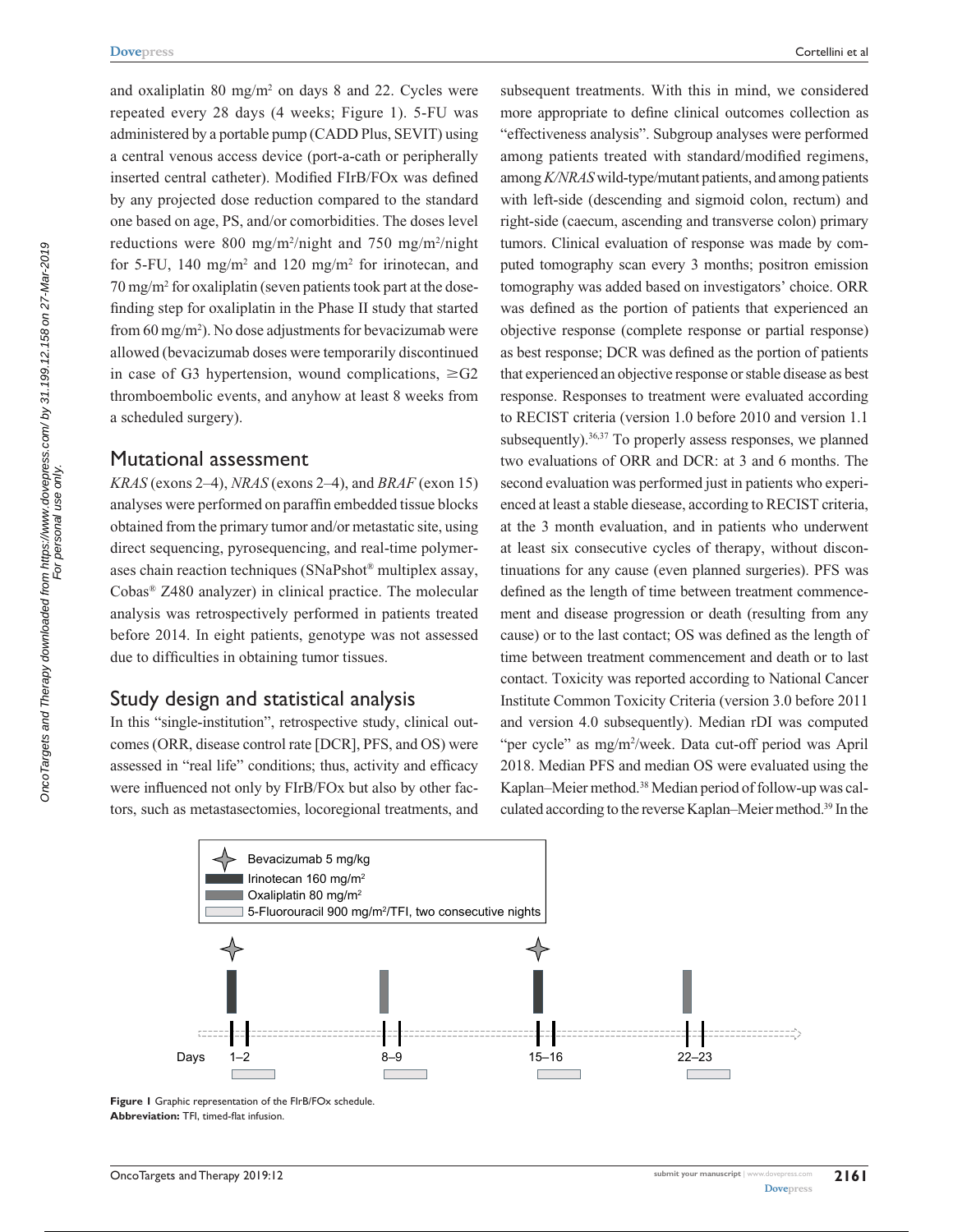subgroup analysis, Fisher's exact test $40$  was used to compare ORR and log-rank test<sup>41</sup> to compare PFS and OS among subgroups. All statistical analyses were performed using MedCalc Statistical Software version 18.2.1 (MedCalc Software bvba, Ostend, Belgium;<http://www.medcalc.org>; 2018).

# Ethical statement

Being a retrospective update of data previously collected in the Phase II study, together with those deriving from the subsequent clinical practice, this collection was not considered a clinical trial. Therefore, approval by institutional review boards was not required, although a notification was sent (normative ref Gazzetta Ufficiale della Repubblica Italiana n. 76 of 31-3-2008). All patients provided written, informed consent to the proposed treatment option. The procedures followed were in accordance with the precepts of Good Clinical Practice and the ethical standards of the local responsible committee on human experimentation (Comitato Etico per le province di L'Aquila e Teramo).

# **Results** Patients' features

From February 2006 to February 2018, 85 consecutive mCRC patients were treated with first-line FIrB/FOx regimen (50 previously enrolled in the Phase II study and 35 subsequently treated in clinical practice): 58 with standard regimen and 27 with modified ones. Male/female ratio was 47/38 and median age was 62 years; 58 (68.2%) patients had ECOG-PS 0 and 27 (31.8%) had ECOG-PS  $\geq$  1. Among the 77 (90.6%) *K/NRAS* and *BRAF* evaluable patients, 21 (24.7%) were *K/NRAS* and *BRAF* wild type, 53 (62.4%) were *K/NRAS* mutant, and 3 (3.5%) were *BRAF* mutant. Clinical features of the overall population are summarized in Table 1.

# Effectiveness analysis

Response to FIrB/FOx was not evaluable in two patients among 85: one patient had not yet evaluated the disease at the data cut-off and the other died during the second cycle (intestinal perforation in patient with peritoneal carcinomatosis). Activity analysis is summarized in Table 2. In the overall population, 3-month ORR was 75.9% (63/83) and 3-month DCR was 93.9% (78/83), while among the 56 evaluable patients, 6-month ORR was 55.3% (31/56) and 6-month DCR was 87.5% (49/56). As shown in Table 2, 3-month ORR/DCR and 6-month ORR/DCR were similar among patients treated with standard and modified regimens, while there was a tendency of a greater activity in *K/NRAS*

#### **Table 1** Patients' features

|                             | Overall   | <b>Standard</b> | <b>Modified</b> |
|-----------------------------|-----------|-----------------|-----------------|
|                             | patients, | FirB/FOx,       | FirB/FOx,       |
|                             | n (%)     | n (%)           | n (%)           |
| Patients (n)                | 85        | 58              | 27              |
| Age, years                  |           |                 |                 |
| Range                       | $40 - 73$ | $40 - 73$       | $44 - 73$       |
| Median                      | 62        | 61              | 63              |
| Elderly ( $\geq 65$ years)  | 26(30.6)  | 16(27.6)        | 10(37)          |
| Sex                         |           |                 |                 |
| Male                        | 47 (55.3) | 31(53.4)        | 16(59.2)        |
| Female                      | 38 (44.7) | 27 (46.6)       | 11(40.8)        |
| <b>ECOG-PS</b>              |           |                 |                 |
| 0                           | 58 (68.2) | 44 (75.9)       | 14(51.9)        |
| ı                           | 27(31.8)  | 14(24.1)        | 13(48.1)        |
| CIRS (comorbidity)          |           |                 |                 |
| Primary                     | 30 (35.2) | 26 (44.8)       | 4(14.8)         |
| Intermediate                | 49 (57.7) | 29 (50.0)       | 20(74.1)        |
| Secondary                   | 6(7.1)    | 3(5.2)          | 3(11.1)         |
| Metastatic disease          |           |                 |                 |
| Metachronous                | 15(17.6)  | 13(22.4)        | 2(7.4)          |
| Synchronous                 | 70 (82.4) | 45 (77.6)       | 25 (92.6)       |
| Primary tumor               |           |                 |                 |
| Left                        | 60 (70.6) | 39 (67.2)       | 21(77.8)        |
| Right                       | 25(29.4)  | 19 (32.8)       | 6(22.2)         |
| Sites of metastasis         |           |                 |                 |
| Liver                       | 55 (64.8) | 35 (60.3)       | 20(74)          |
| Lung                        | 24(28.2)  | 16(27.6)        | 8(29.6)         |
| Peritoneum, Ascites         | 17(20.0)  | 12(20.7)        | 5(18.5)         |
| Lymph nodes                 | 29(34.1)  | 21(36.2)        | 8(29.6)         |
| Other                       | 21(24.7)  | 20(34.5)        | (3.7)           |
| Liver-limited               | 25(29.4)  | 14(24.1)        | 11(40.7)        |
| Primary rectal tumor        | 13(15.3)  | 5(8.6)          | 8(29.6)         |
| un-resected                 |           |                 |                 |
| K/NRAS mutational status    |           |                 |                 |
| Wild type                   | 21(24.7)  | 17(29.3)        | 4(14.8)         |
| <b>Mutant</b>               | 53 (62.4) | 34 (58.6)       | 19(70.4)        |
| Not available               | 8(9.4)    | 7(12.1)         | 1(3.7)          |
| <b>BRAF</b> mutant patients | 3(3.5)    |                 | 3(11.1)         |

wild-type patients compared to *K/NRAS* mutant ones, even if without statistically significant differences.

Among the 24 evaluable patients with right-side primary tumor, 3-month ORR/DCR were 79.7% (95% CI: 67.1–89.0) and 93.2% (95% CI: 83.5–98.1), respectively, while among the 59 evaluable patients with left-side primary tumor, 3-month ORR/DCR were 66.7% (95% CI: 44.7–84.4) and 95.8% (95% CI: 78.8–99.8), respectively, without significant differences (data not shown). Median PFS of patients with right-side and left-side primary tumors were 12.8 months (95% CI: 8.8–19.3; 21 events) and 15.3 months (95% CI: 13.8–17.8; 51 events), respectively, without statistically significant difference ( $P=0.7044$ ). Median OS of patients with right-side and left-side primary tumors were 20.1 months (95% CI: 13.9–55.4; 10 censored patients) and 37.8 months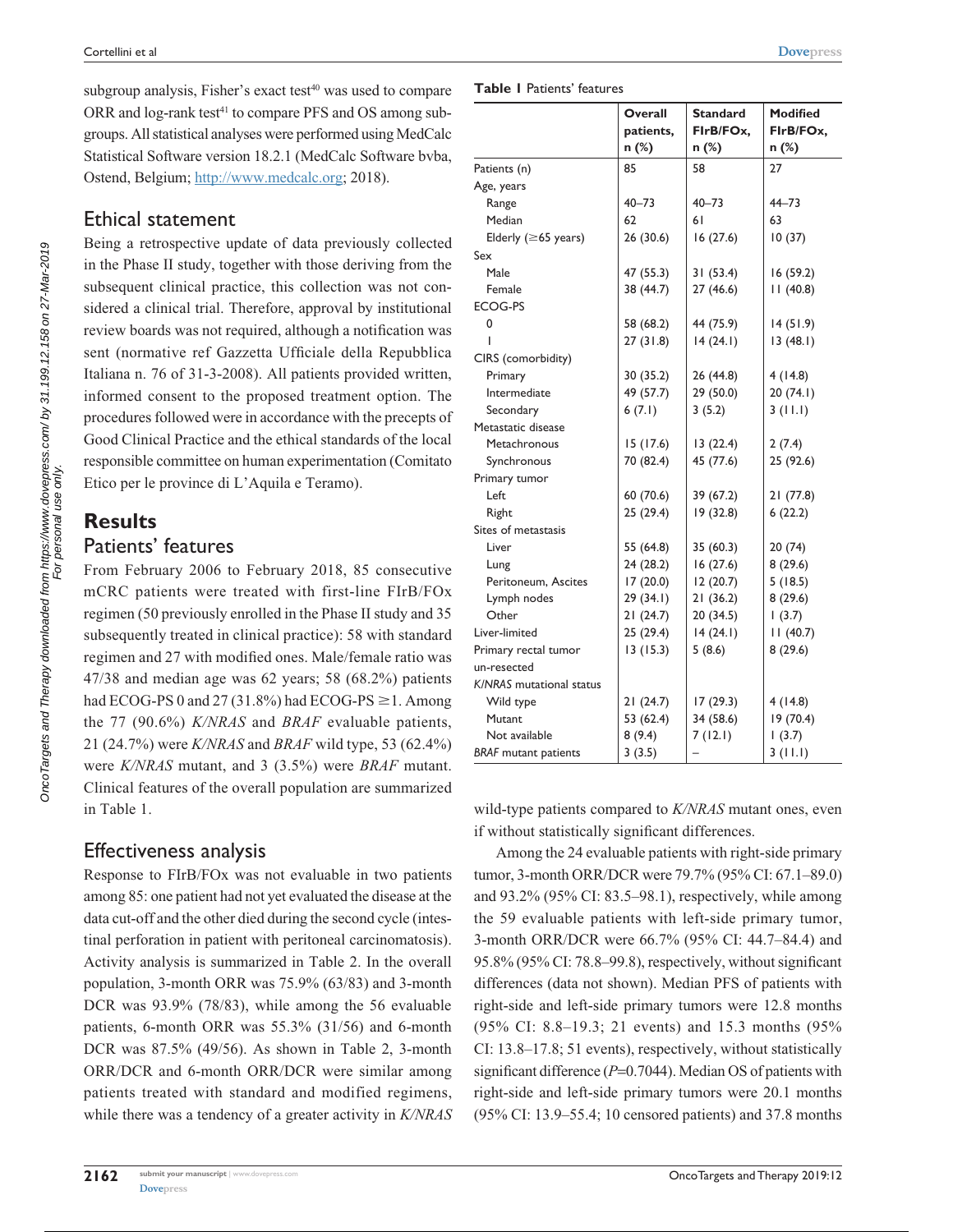|                          | <b>Overall</b>           |               | <b>FOx</b>    | <b>Standard FIrB/</b> | <b>FOx</b>    | <b>Modified FIrB/</b> | wild type     | <b>KINRAS, BRAF</b> |               | <b>K/NRAS</b> mutant |
|--------------------------|--------------------------|---------------|---------------|-----------------------|---------------|-----------------------|---------------|---------------------|---------------|----------------------|
|                          | $\mathbf n$              | %             | n             | %                     | n             | %                     | n             | %                   | $\mathbf n$   | %                    |
| <b>Enrolled patients</b> | 85                       | 100           | 58            | 100                   | 27            | 100                   | 21            | 100                 | 53            | 100                  |
| Evaluable (3 months)     | 83                       | 97.6          | 58            | 100                   | 25            | 92.6                  | 21            | 100                 | 51            | 96.2                 |
| Partial response         |                          | 55            |               | 38                    |               | 17                    |               | 19                  |               | 31                   |
| Complete response        |                          | 8             |               | 6                     |               | $\overline{2}$        |               |                     |               | $\overline{7}$       |
| 3-month ORR              |                          | 75.9 (95% CI: | 75.8 (95% CI: |                       |               | 76.0 (95% CI:         |               | 95.2 (95% CI:       |               | 74.5 (95% CI:        |
|                          | $65.2 - 84.6$            |               | $62.8 - 86.1$ |                       | $54.8 - 90.6$ |                       | $76.1 - 99.8$ |                     | $60.3 - 85.6$ |                      |
| P-value                  |                          |               |               |                       | $P=1.0000$    |                       |               |                     | $P = 0.0526$  |                      |
| Stable disease           |                          | 15            |               | 10                    |               | 5                     |               |                     |               | $\overline{0}$       |
| Progression disease      |                          | 5             |               | 4                     |               |                       |               |                     |               | 3                    |
| 3-month DCR              |                          | 93.9 (95% CI: | 93.1 (95% CI: |                       | 96 (95% CI:   |                       |               | 100 (95% CI: nd)    |               | 94.1 (95% CI:        |
|                          | $86.5 - 98.0$            |               | $83.2 - 98.1$ |                       | 79.6-99.9)    |                       |               |                     | $83.7 - 98.7$ |                      |
| P-value                  | $\overline{\phantom{0}}$ |               |               |                       | $P=1.0000$    |                       |               |                     | $P = 0.5510$  |                      |
| Evaluable (6 months)     | 56                       | 65.8          | 35            | 60.3                  | 21            | 84                    | 4             | 66.6                | 36            | 70.6                 |
| Partial response         |                          | 23            |               | 16                    |               | 7                     |               | 10                  |               | 12                   |
| Complete response        |                          | 8             |               | 6                     |               | 2                     |               |                     |               | 6                    |
| 6-month ORR              |                          | 55.3 (95% CI: |               | 62.8 (95% CI:         |               | 42.8 (95% CI:         |               | 78.5 (95% CI:       |               | 50 (95% CI:          |
|                          | $41.4 - 68.6$            |               | $44.9 - 78.5$ |                       | $21.8 - 65.9$ |                       | $49.2 - 95.3$ |                     | $32.9 - 67.1$ |                      |
| P-value                  |                          |               |               |                       | $P = 0.1733$  |                       |               |                     | $P = 0.0657$  |                      |
| Stable disease           |                          | 18            |               | 8                     |               | 10                    |               | 3                   |               | 4                    |
| Progression disease      |                          | 7             |               | 5                     |               | $\overline{2}$        |               |                     |               | 4                    |
| 6-month DCR              |                          | 87.5 (95% CI: | 85.7 (95% CI: |                       |               | 90.4 (95% CI:         |               | 100 (95% CI: nd)    |               | 88.8 (95% CI:        |
|                          | $75.9 - 94.8$            |               | $69.7 - 95.2$ |                       | $69.6 - 98.8$ |                       |               |                     | $73.9 - 96.8$ |                      |
| P-value                  | $\overline{\phantom{0}}$ |               |               |                       | $P = 0.6997$  |                       |               |                     | $P = 0.5647$  |                      |

**Table 2** Three-month and 6-month activities based on standard/modified FIrB/FOx regimens and based on *K/NRAS* mutational status (binomial confidence interval)

**Abbreviations:** DCR, disease control rate; nd, not defined; ORR, objective response rate.

(95% CI: 26.7–47.7; 23 censored patients), respectively, without statistically significant difference ( $P=0.6943$ ).

Table 3 summarizes survival analysis; in the overall population, after a median follow-up of 75.4 months (1–140), median PFS was 14.4 months (95% CI: 13.2–16.5) and median OS was 34.9 months (95% CI: 26.3–47.6) (Figure 2).

Among the 58 patients who underwent first-line standard FIrB/Fox, median PFS was 14.4 months and median OS was 37.8 months. Among the 27 patients who underwent modified FIrB/Fox, median PFS was 14.4 months and median OS 26.6 months (Figure 3). Among the 21 *K/NRAS* wild-type patients, median PFS was 15.3 months and median OS was

|  |  |  |  |  | Table 3 Efficacy data of the overall population based on standard/modified FlrB/FOx regimens K/NRAS mutational status |
|--|--|--|--|--|-----------------------------------------------------------------------------------------------------------------------|
|--|--|--|--|--|-----------------------------------------------------------------------------------------------------------------------|

|                     | Overall                  | Standard FirB/FOx | <b>Modified FIrB/FOx</b> | <b>KINRAS, BRAF</b><br>wild type | <b>K/NRAS</b> mutant |
|---------------------|--------------------------|-------------------|--------------------------|----------------------------------|----------------------|
| Enrolled patients   | 85                       | 58                | 27                       | 21                               | 53                   |
| Median PFS (months) | 14.4                     | 14.4              | 14.4                     | 15.3                             | 14.4                 |
| 95% CI              | $13.2 - 16.5$            | $13.2 - 16.5$     | $10.9 - 18.7$            | $13.9 - 17.7$                    | $12.8 - 20.2$        |
| Progression events  | 72                       | 50                | 22                       | 17                               | 45                   |
| P-value             | -                        |                   | $P = 0.8589$             | $P = 0.8753$                     |                      |
| Median OS (months)  | 34.9                     | 37.8              | 26.6                     | 37.8                             | 51.4                 |
| 95% CI              | $26.3 - 47.6$            | $28.2 - 54.1$     | 23.8-46.6                | $28.2 - 46.6$                    | $26.1 - 59.0$        |
| Deaths              | 52                       | 37                | 15                       | 15                               | 28                   |
| P-value             | $\overline{\phantom{0}}$ |                   | $P = 0.7746$             | $P = 0.8527$                     |                      |

**Abbreviations:** PFS, progression-free survival; OS, overall survival.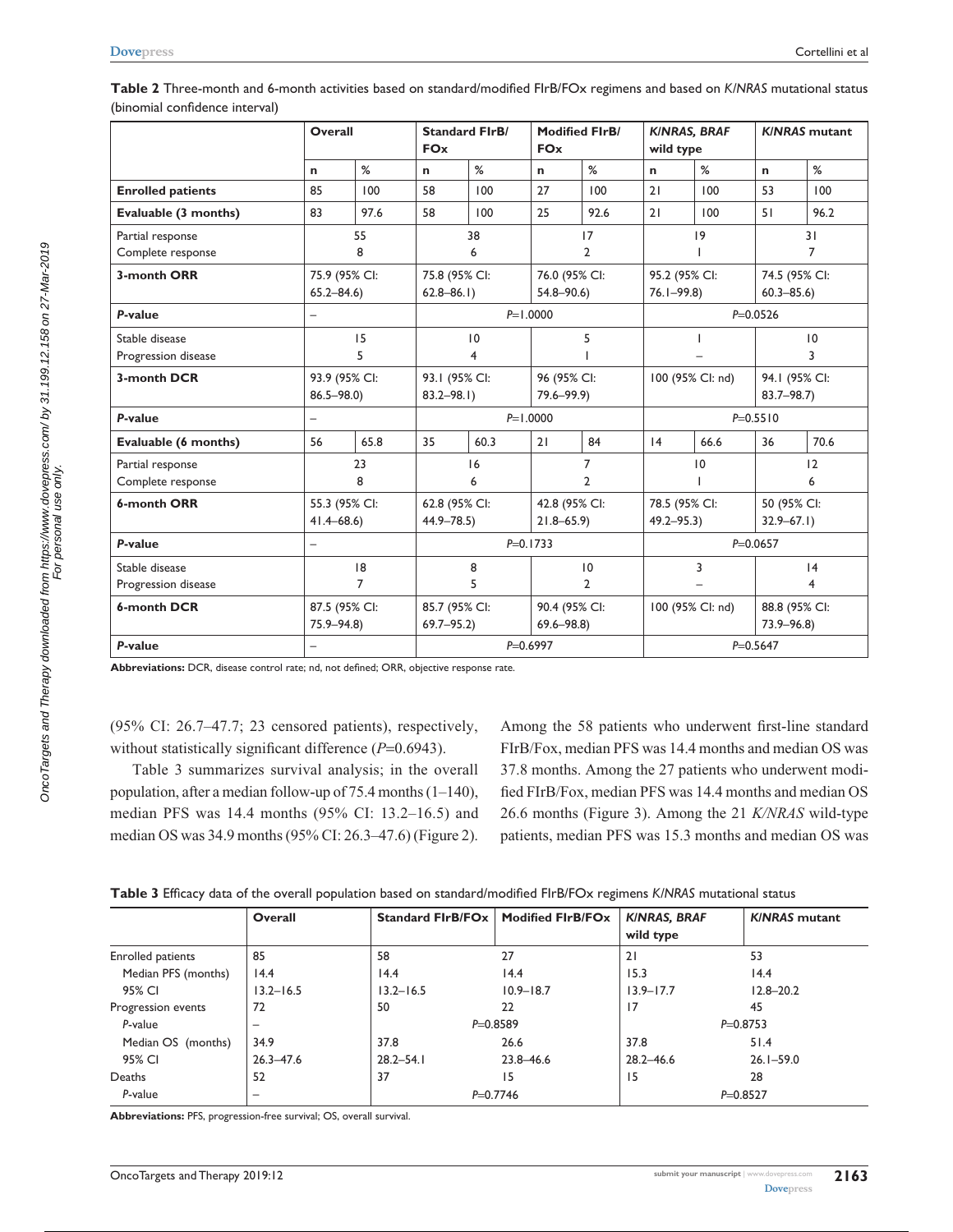

**Figure 2** Kaplan–Meier survival estimate of the overall treated patients: progression-free survival and overall survival.

37.8 months. Among the 53 *K/NRAS* mutant patients, median PFS was 14.4 months and median OS 51.4 months (Figure 4). As shown in Table 3, there were no statistically significant differences among subgroups.

#### **Toxicity**

All the patients were evaluable, but among the 438 administered cycles, only 426 were evaluable for toxicity. In the overall population, the most relevant treatment-related grade 3 adverse events were neutropenia (11.8%), diarrhea (17.6%), asthenia (9.4%), vomiting (5.6%), and hypertension (16.5%). No febrile neutropenia was reported. Grade 4 adverse events were leukopenia (1.2%), neutropenia (2.3%), and increased transaminases (1.2%). Granulocyte-colony stimulating factor (G-CSF) were used in case of grade 4 neutropenia. One death was suspected to be related to adverse event (bowel perforation in a patient with peritoneal carcinomatosis). Proteinuria was not mentioned because it was not reported in our records. All toxicity data are summarized in Table 4.

#### Dose intensity

Among the overall population, the median number of administered cycles was six (range 1–14), as well as in standard (range 1–9) and modified (range 1–14) FIrB/FOx subgroups;



Figure 3 Kaplan–Meier (log-rank test) survival estimate: standard vs modified FIrB/FOx regimens.

**Notes:** Progression-free survival: 14.4 months vs 14.4 months; *P*=0.8589. Overall survival: 37.8 months vs 26.6 months; *P*=0.7746.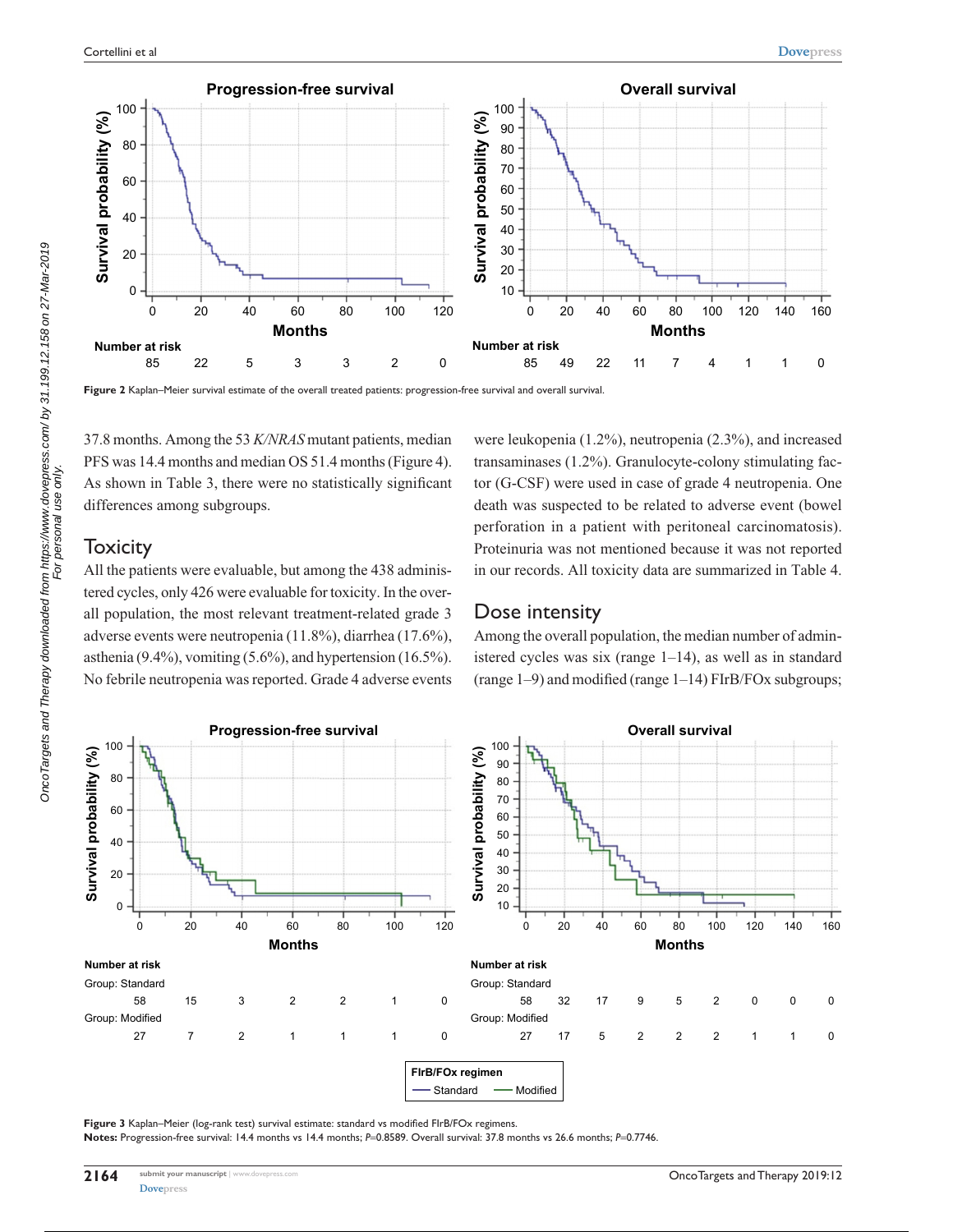

**Figure 4** Kaplan–Meier (log-rank test) survival estimate: *K/NRAS* wild-type vs *K/NRAS* mutant patients. **Notes:** Progression-free survival: 15.3 months vs 14.4 months; *P*=0.8753. Overall survival: 37.8 months vs 51.4 months; *P*=0.8527.

among the 438 administered cycles, 426 were evaluable for dose intensities. Median rDIs per cycle in the overall population were as follows: irinotecan 64.8 (22.4–80) mg/m2 /w (81% of standard DI), oxaliplatin 34.2 (11.4–40) mg/m<sup>2</sup>/w

(85% of standard DI), 5-FU 1,465 (600–1,800) mg/m2 /w (81% of standard DI), and bevacizumab 2.2 (0.2–2.5) mg/kg/w (88% of standard DI). Table 5 summarizes the rDIs according to standard and modified regimens.

**Table 4** Cumulative toxicity of standard and modified FIrB/FOx regimens

|                         | <b>Overall patients</b> |                |                          |                          |          | <b>Standard FIrB/FOx</b> |                          |                          | <b>Modified FIrB/FOx</b> |                          |                          |                          |
|-------------------------|-------------------------|----------------|--------------------------|--------------------------|----------|--------------------------|--------------------------|--------------------------|--------------------------|--------------------------|--------------------------|--------------------------|
| Number                  |                         | 85             |                          |                          |          | 58                       |                          |                          |                          | 27                       |                          |                          |
| <b>NCI-CTC Grade</b>    |                         | $\overline{2}$ | 3                        | 4                        |          | $\overline{2}$           | 3                        | 4                        |                          | $\overline{2}$           | 3                        | $\overline{4}$           |
| Nausea (%)              | 39 (45.8)               | 23(27.1)       | 2(2.3)                   | $\qquad \qquad -$        | 30(51.7) | 16(27.6)                 | 2(3.4)                   | $\overline{\phantom{0}}$ | 9(33.3)                  | 7(25.9)                  | $\qquad \qquad -$        | $\overline{\phantom{0}}$ |
| Vomiting (%)            | 18(21.1)                | 11(12.9)       | 5(5.6)                   | $\qquad \qquad -$        | 10(17.2) | 8(13.8)                  | 4(6.9)                   | $\overline{\phantom{0}}$ | 8(29.6)                  | 3(11.1)                  | (3.7)                    | $\overline{\phantom{m}}$ |
| Diarrhea (%)            | 33 (29.4)               | 21(24.7)       | 15(17.6)                 | -                        | 25(43.1) | 13(22.4)                 | 10(17.2)                 | $\qquad \qquad -$        | 8(29.6)                  | 8(29.6)                  | 5(18.5)                  | $\overline{\phantom{a}}$ |
| Anorexia (%)            | 11(12.9)                | 7(8.2)         | 2(2.3)                   | -                        | 6(10.3)  | 3(5.2)                   | 2(3.4)                   |                          | 5(18.5)                  | 4(14.8)                  |                          |                          |
| Mucositis (%)           | 21(24.7)                | 5(5.9)         | (1.2)                    | $\overline{\phantom{0}}$ | 17(29.3) | 4(6.9)                   |                          | $\overline{\phantom{0}}$ | 4(14.8)                  | 1(3.7)                   | 1(3.7)                   |                          |
| Asthenia (%)            | 26(30.6)                | 18(21.2)       | 8(9.4)                   | $\overline{\phantom{0}}$ | 18(31)   | 10(17.2)                 | 8(13.8)                  | $\overline{\phantom{0}}$ | 8(29.6)                  | 8(29.6)                  | $\overline{\phantom{0}}$ |                          |
| Increased               | 9(10.6)                 | 6(7.1)         | 2(2.3)                   | 1(1.2)                   | 8(13.8)  | 5(8.6)                   | 2(3.4)                   | 1(1.7)                   | (3.7)                    | 1(3.7)                   | $\overline{\phantom{0}}$ |                          |
| transaminases (%)       |                         |                |                          |                          |          |                          |                          |                          |                          |                          |                          |                          |
| Peripheral              | 43 (50.6)               | 18(21.2)       | $\qquad \qquad -$        | $\overline{\phantom{0}}$ | 27(46.5) | 10(17.2)                 |                          |                          | 16(59.2)                 | 8(29.6)                  |                          |                          |
| neuropathy (%)          |                         |                |                          |                          |          |                          |                          |                          |                          |                          |                          |                          |
| Leukopenia (%)          | 24(28.2)                | 24(28.2)       | 3(3.5)                   | 1(1.2)                   | 16(27.6) | 18(31)                   | 1(1.7)                   | $\overline{\phantom{0}}$ | 8(29.6)                  | 6(22.2)                  | 2(7.4)                   | (3.7)                    |
| Neutropenia (%)         | 18(21.2)                | 11(12.9)       | 10(11.8)                 | 2(2.3)                   | 15(25.9) | 9(15.5)                  | 8(13.8)                  | 1(1.7)                   | 3(11.1)                  | 2(7.4)                   | 2(7.4)                   | (3.7)                    |
| Febrile neutropenia (%) |                         |                |                          |                          |          |                          |                          |                          |                          |                          |                          |                          |
| Anemia (%)              | 14(16.5)                | 6(7.1)         | 2(2.3)                   | $\qquad \qquad -$        | 14(24.1) | 3(5.2)                   | -                        |                          | -                        | 3(11.1)                  | 2(7.4)                   | $\qquad \qquad -$        |
| Thrombocytopenia (%)    | 11(12.9)                | 3(3.5)         | $\overline{\phantom{m}}$ | $\overline{\phantom{0}}$ | 7(12.1)  | 2(3.4)                   | $\overline{\phantom{0}}$ | $\overline{\phantom{0}}$ | 4(14.8)                  | (3.7)                    | $\qquad \qquad -$        | $\overline{\phantom{0}}$ |
| Hypertension (%)        | 23(27.1)                | 8(9.4)         | 14(16.5)                 | $\qquad \qquad -$        | 17(29.3) | 5(8.6)                   | 13(22.4)                 | $\qquad \qquad -$        | 6(22.2)                  | 3(11.1)                  | (3.7)                    | $\overline{\phantom{m}}$ |
| Thromboembolic          | (1.2)                   | (1.2)          | (1.2)                    | -                        | 1(1.7)   | 1(1.7)                   |                          |                          |                          |                          | 1(3.7)                   | $\qquad \qquad -$        |
| events $(\%)$           |                         |                |                          |                          |          |                          |                          |                          |                          |                          |                          |                          |
| Cardiac arrhythmia (%)  | (1.2)                   | (1.2)          | $\qquad \qquad -$        | -                        | 1(1.7)   | 1(1.7)                   | -                        |                          |                          |                          |                          |                          |
| Wound                   |                         | 2(2.3)         | $\overline{\phantom{m}}$ | $\qquad \qquad$          |          | 1(1.7)                   | -                        | $\overline{\phantom{0}}$ | $\qquad \qquad$          | 1(3.7)                   | $\overline{\phantom{0}}$ |                          |
| complication (%)        |                         |                |                          |                          |          |                          |                          |                          |                          |                          |                          |                          |
| Epistaxis (%)           | 16(18.2)                | 2(2.3)         | $\qquad \qquad -$        |                          | 14(24.1) | 2(3.4)                   |                          |                          | 2(7.4)                   | $\overline{\phantom{0}}$ |                          |                          |

**Abbreviation:** NCI-CTC, National Cancer Institute Common Terminology Criteria.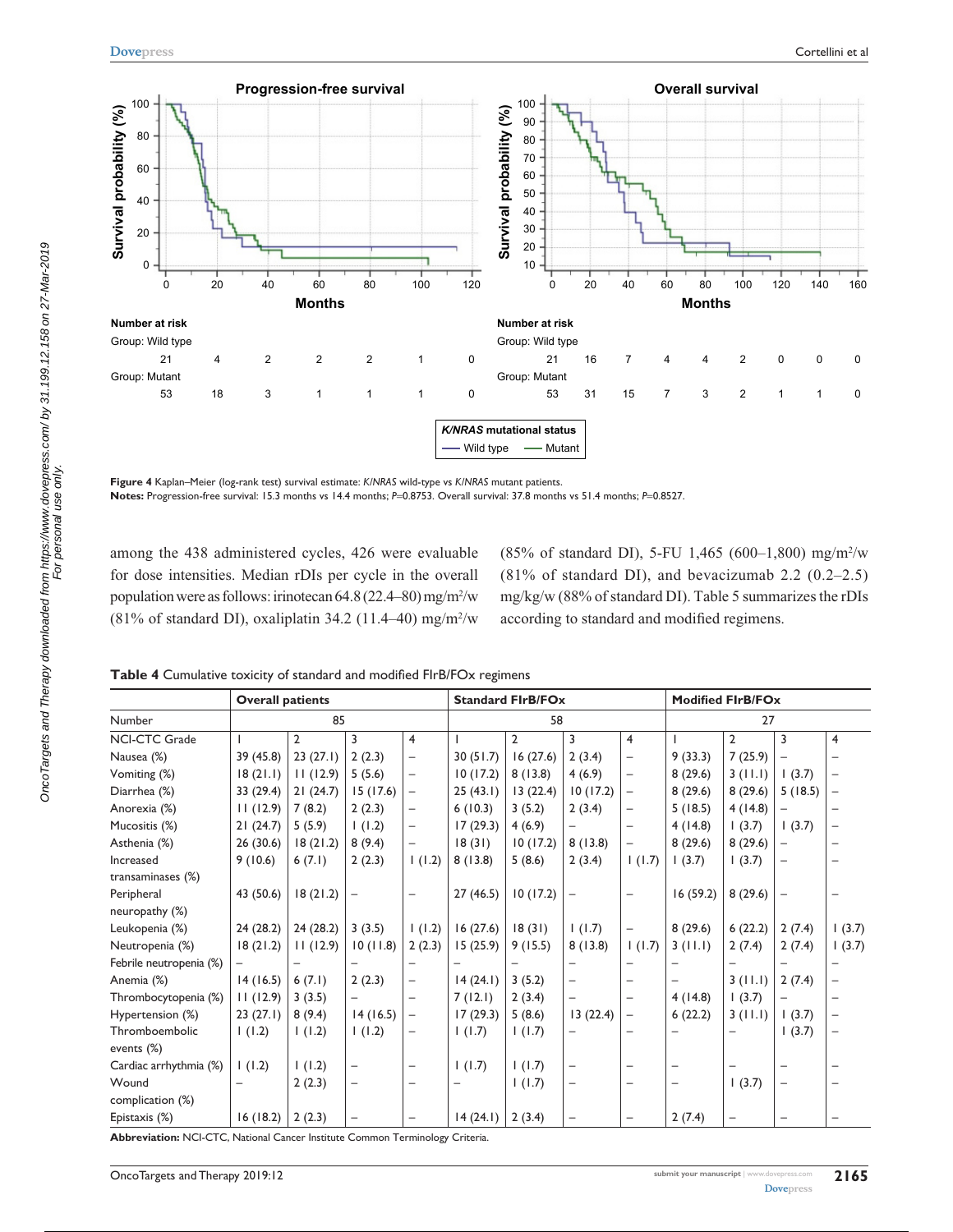|                   | <b>Overall FIrB/FOx</b>                               |               | <b>Standard FirB/FOx</b> |               | <b>Modified FIrB/FOx</b> |               |
|-------------------|-------------------------------------------------------|---------------|--------------------------|---------------|--------------------------|---------------|
|                   | Received dose intensity/cycle – $mg/m^2$ (or kg)/week |               |                          |               |                          |               |
|                   | Median (range)                                        | % of standard | Median (range)           | % of standard | Median (range)           | % of standard |
|                   |                                                       | full dose     |                          | full dose     |                          | full dose     |
| Bevacizumab       | $2.2(0.2-2.5)$                                        | 88            | $2.1(0.2-2.5)$           | 84            | $2.2(1-2.5)$             | 88            |
| <b>Irinotecan</b> | 64.8 (22.4-80)                                        | 81            | 64.9 (22.4-80)           | 81            | 64.4 (36-80)             | 80            |
| Oxaliplatin       | 34.2 (11.4–40)                                        | 85            | $33.1$ (11.4-40)         | 83            | 34.4 (20-40)             | 86            |
| 5-fluorouracil    | 1,465 (600-1,800)                                     | 81            | $1,476(600 - 1,800)$     | 82            | $1,445(600 - 1,800)$     | 80            |

**Table 5** Received dose intensities

#### Subsequent treatments

At the moment of data cut-off analysis, the induction phase with FIrB/FOx was ongoing in three patients. After firstline FIrB/FOx, 24 (28.2%) patients underwent ablative locoregional treatments or surgeries. Overall, 14 (16.5%) patients underwent hepatic surgery (alone or in combination), nine (10.6%) primary tumor or locoregional recurrence resections, two (2.3%) lung metastasectomies, three (3.5%) rectal primary tumors radiation therapies followed by surgical resection, one (1.2%) radiation therapy to retroperitoneal lymph nodes, and three (3.5%) synchronous surgery of liver metastases and primary tumor. Overall, just eight (9.4%) patients maintained their therapy with 5-FU (or capecitabine) plus bevacizumab after FIrB/FOx induction. Among the 72 patients who progressed after first–line therapy, 51 (70.8%) underwent a second-line chemotherapy: 14 (27.4%) rechallenged with FIrB/FOx, 13 (25.5%) EGFR inhibitor-based regimen, 9 (17.6%) other bevacizumabbased regimens, and 6 (11.8%) aflibercept-based regimens (Table 6). Twenty-seven patients underwent a third-line chemotherapy and 13 patients a fourth-line therapy.

## **Discussion**

The major problem of combination regimens is the designing of the proper schedule, which should ensure the balance between dose intensity, efficacy, and tolerability of each drug.

|                                      | Overall (85 patients) |
|--------------------------------------|-----------------------|
| Maintenance therapy (5-fluorouracil/ | 8(9.4)                |
| capecitabine-bevacizumab), n (%)     |                       |
| Progression events, n                | 72 (84.7)             |
| Second-line chemotherapy, n (%)      | 51 (70.8)             |
| FIrB/FOx rechallenge                 | 14 (27.4)             |
| AntiEGFR-based regimens              | 13(25.5)              |
| Other bevacizumab-based regimens     | 9(17.6)               |
| Aflibercept-based regimens           | 6(11.8)               |
| Third-line systemic therapy, n (%)   | 27 (37.5)             |
| Fourth-line systemic therapy, n (%)  | (18.1)                |

Few institutions have begun to use intensive regimens made of triplet chemotherapy plus bevacizumab in their clinical practice; the significant increase in efficacy is obtained at the cost of a greater toxicity and this has probably led clinicians to perceive a poor reproducibility of these regimens in the "real-life" setting.

In our case series, 55 patients (64.7%) had one or more significant comorbidities and 26 patients (30.6%) were elderly (from 65 to 74 years old). We achieved comparable results between patients treated with standard and those treated with modified FIrB/FOx (due to age, PS, and/or comorbidities), thanks to the awareness that intensive regimens require patients to be carefully monitored during their treatment. As shown in Table 1, among patients treated with modified regimens, 48.1% had ECOG-PS 1, whereas among the patients treated with standard FIrB/FOx, 24.1% had ECOG-PS 1. Similarly, 85.2% of patients treated with modified FIrB/FOx had an intermediate or secondary CIRS stage, while it was 55.2% among patients who were treated with the standard regimen.

This update comes from our clinical practice, and as a reflection that not every mCRC patient can be treated with a four-drug regimen, patients had been enrolled over a period of 12 years. To better explain the slowdown of the accrual after the Phase II study, we have to consider that the advent of EGFR inhibitors has changed the game. *K/NRAS* wild-type patients were treated more and more with EGFR inhibitor–based regimens, even more considering that a clinical trial of FIrB/FOx regimen combined with cetuximab (EudraCT 2009-016793-32) has been ongoing since 2009 at our institution.

Table 7 summarizes the most relevant Phase II and Phase III trials of triplet chemotherapy regimens, alone and in combination with either EGFR inhibitors or bevacizumab, together with the Phase II study of FIrB/FOx and this update. Even though is it not proper to compare results of different studies, and considering all the limitations of our experience (retrospective/observational nature, sample size, single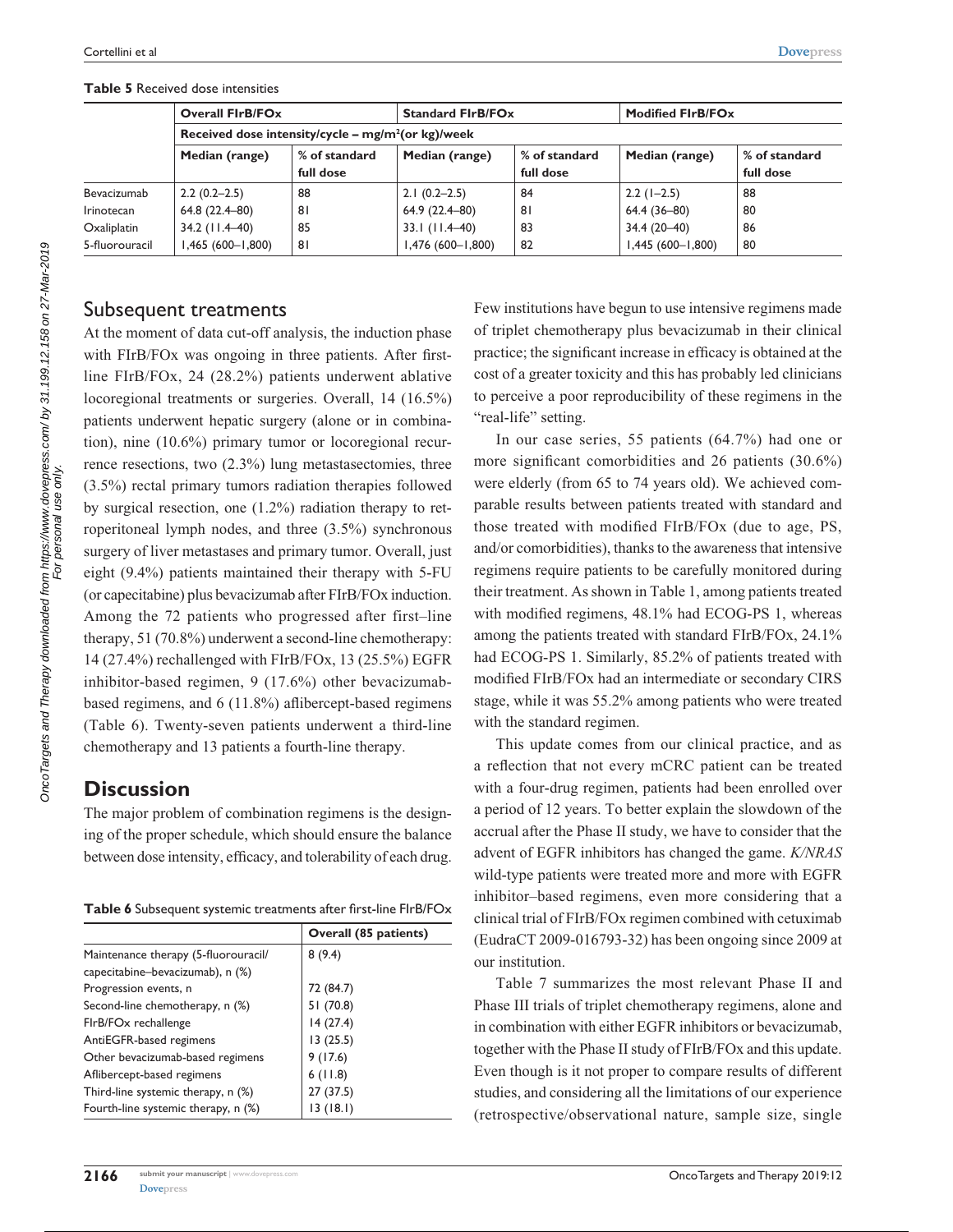|                              | Table 7 Comparison of clinical trials of triplet chemotherapies plus bevacizumab                                                                                                                                               |                   |                    |                                       |                |                 |                    |                  |                  |                  |
|------------------------------|--------------------------------------------------------------------------------------------------------------------------------------------------------------------------------------------------------------------------------|-------------------|--------------------|---------------------------------------|----------------|-----------------|--------------------|------------------|------------------|------------------|
| Trial (ref)                  | Type of study                                                                                                                                                                                                                  | Regimen           | Study              | Primary                               | ORR            | mPFS            | mOS                | Neutropenia (%)  | Diarrhea (%)     | Enrolled         |
|                              |                                                                                                                                                                                                                                |                   | population         | end point                             | $\mathcal{E}$  | (months)        | (months)           | G3/G4* (exp arm) | G3/G4* (exp arm) | patients         |
| Souglakos et al <sup>7</sup> | Randomized, Phase III,                                                                                                                                                                                                         | FOLFOXIRI vs      | mCRC, genotype     | ő                                     | $\overline{4}$ | $\overline{8}$  | 21.5               | 35               | 27.7             | 137: exp arm;    |
|                              | prospective                                                                                                                                                                                                                    | <b>FOLFIRI</b>    | unselected         |                                       |                |                 |                    |                  |                  | 146: control arm |
| Falcone et al <sup>8</sup>   | Randomized, Phase III,                                                                                                                                                                                                         | FOLFOXIRI vs      | nCRC, genotype     | Response                              | \$             | 9.8             | 22.6               | SO               | 20               | 122: exp arm;    |
|                              | prospective                                                                                                                                                                                                                    | <b>FOLFIRI</b>    | <b>Inselected</b>  | rate                                  |                |                 |                    |                  |                  | 122: control arm |
| Ychou et al <sup>9</sup>     | Single-arm, Phase II,                                                                                                                                                                                                          | <b>FOLFIRINOX</b> | iver-limited,      | R <sub>0</sub>                        | 70.6           | 13.9            | 36                 | 64.7             | 29.4             | $\frac{1}{2}$    |
|                              | prospective                                                                                                                                                                                                                    |                   | genotype           | resection                             |                |                 |                    |                  |                  |                  |
|                              |                                                                                                                                                                                                                                |                   | <b>Inselected</b>  | rate                                  |                |                 |                    |                  |                  |                  |
| Fornaro et al <sup>12</sup>  | Sinlge-arm, Phase II,                                                                                                                                                                                                          | mFOLFOXIRI-       | nCRC, K/NRAS,      | ORR                                   | 8              | $\frac{13}{11}$ | $\widetilde{\Xi}$  | 48.6             | 35.1             | 57               |
|                              | prospective                                                                                                                                                                                                                    | Panitumumab       | and BRAF wild      |                                       |                |                 |                    |                  |                  |                  |
|                              |                                                                                                                                                                                                                                |                   | уре<br>Х           |                                       |                |                 |                    |                  |                  |                  |
| Saridaki et al <sup>13</sup> | Single-arm, Phase II,                                                                                                                                                                                                          | mFOLFOXIRI-       | nCRC, KRAS wild    | ORR                                   | $\approx$      | 10.2            | 30.3               | 23.3             | S                | $\overline{30}$  |
|                              | prospective                                                                                                                                                                                                                    | Cetuximab         | żК                 |                                       |                |                 |                    |                  |                  |                  |
| Assenat et al <sup>14</sup>  | Single-arm, Phase II,                                                                                                                                                                                                          | FOLFIRINOX-       | nCRC, genotype     | CR rate                               | 80.9           | 9.5             | 24.7               | 38               | 52               | 42               |
|                              | prospective                                                                                                                                                                                                                    | Cetuximab         | <b>Inselected</b>  |                                       |                |                 |                    |                  |                  |                  |
| <b>MACBETH<sup>15</sup></b>  | Randomized, Phase II,                                                                                                                                                                                                          | mFOLFOXIRI-       | nCRC, K/NRAS,      | 10 <sub>mPFR</sub>                    | 76             | $\frac{12}{11}$ | $\lessgtr$         | 33               | $\tilde{=}$      | $\leq$           |
|                              | prospective                                                                                                                                                                                                                    | Cetuzimab         | and BRAF wild type |                                       |                |                 |                    |                  |                  |                  |
|                              |                                                                                                                                                                                                                                | (induction)       |                    |                                       |                |                 |                    |                  |                  |                  |
| <b>OLIVIA<sup>17</sup></b>   | Randomized, Phase II,                                                                                                                                                                                                          | mFOLFOX-6-Bev     | iver-limited,      | Resection                             | 82             | 18.6            | $\frac{\alpha}{2}$ | SO               | $\overline{30}$  | 41: exp arm;     |
|                              | prospective                                                                                                                                                                                                                    | vs FOLFOXIRI-Bev  | genotype           | rate                                  |                |                 |                    |                  |                  | 39: control arm  |
|                              |                                                                                                                                                                                                                                |                   | <b>Inselected</b>  |                                       |                |                 |                    |                  |                  |                  |
| <b>OPAL<sup>18</sup></b>     | Single-arm, Phase II,                                                                                                                                                                                                          | FOLFOXIRI-Bev     | nCRC, genotype     | PFS                                   | $\mathcal{Z}$  | Ξ               | 32.2               | $\frac{26}{5}$   | $\equiv$         | 90               |
|                              | prospective                                                                                                                                                                                                                    |                   | <b>Inselected</b>  |                                       |                |                 |                    |                  |                  |                  |
| TRIBE <sup>19,24</sup>       | Randomized, Phase III,                                                                                                                                                                                                         | FOLFOXIRI-Bev vs  | nCRC, genotype     | PFS                                   | 59             | 12.3            | 29.8               | SO               | 18.8             | 252: exp arm;    |
|                              | prospective                                                                                                                                                                                                                    | FOLFIRI-Bev       | <b>Inselected</b>  |                                       |                |                 |                    |                  |                  | 256: control arm |
| Cheng et al <sup>46</sup>    | Retrospective,                                                                                                                                                                                                                 | FOLFOXIRI-Bev vs  | nCRC, genotype     | $\overline{1}$                        | $\overline{r}$ | 13.5            | 31.3               | 46.4             | 20.3             | 69: exp arm;     |
|                              | two arm                                                                                                                                                                                                                        | XELOXIRI-Bev      | <b>Inselected</b>  |                                       |                |                 |                    |                  |                  | 69: control arm  |
| Poker <sup>34</sup>          | Single-arm, Phase II,                                                                                                                                                                                                          | Standard FirB/FOx | nCRC, genotype     | ORR                                   | 82             | 12.0            | 28.0               | $\subseteq$      | 28( G3)          | 50               |
|                              | prospective                                                                                                                                                                                                                    |                   | <b>Inselected</b>  |                                       |                |                 |                    |                  |                  |                  |
| FirB/FOx                     | Retrospective,                                                                                                                                                                                                                 | Standard and      | nCRC, genotype     | $\begin{array}{c} \hline \end{array}$ | 75.9           | 14.4            | 34.9               | $\overline{4}$   | 17.6(G3)         | 59               |
| <b>UPDATE</b>                | single arm                                                                                                                                                                                                                     | modulated FirB/   | <b>Inselected</b>  |                                       |                |                 |                    |                  |                  |                  |
|                              |                                                                                                                                                                                                                                | FOx               |                    |                                       |                |                 |                    |                  |                  |                  |
|                              | Note: *Grading of adverse events according to the National Cancer Institute Common Terminology Criteria.                                                                                                                       |                   |                    |                                       |                |                 |                    |                  |                  |                  |
|                              | Abbreviations: Bev, bevacizumab; exp, experimental; ORR, objective response rate; NA, not available; NR, not reached; PFS, progression-free survival; mCRC, metastatic colorectal cancer; mPFS, mean progression-free survival |                   |                    |                                       |                |                 |                    |                  |                  |                  |
| mean overall survival.       |                                                                                                                                                                                                                                |                   |                    |                                       |                |                 |                    |                  |                  |                  |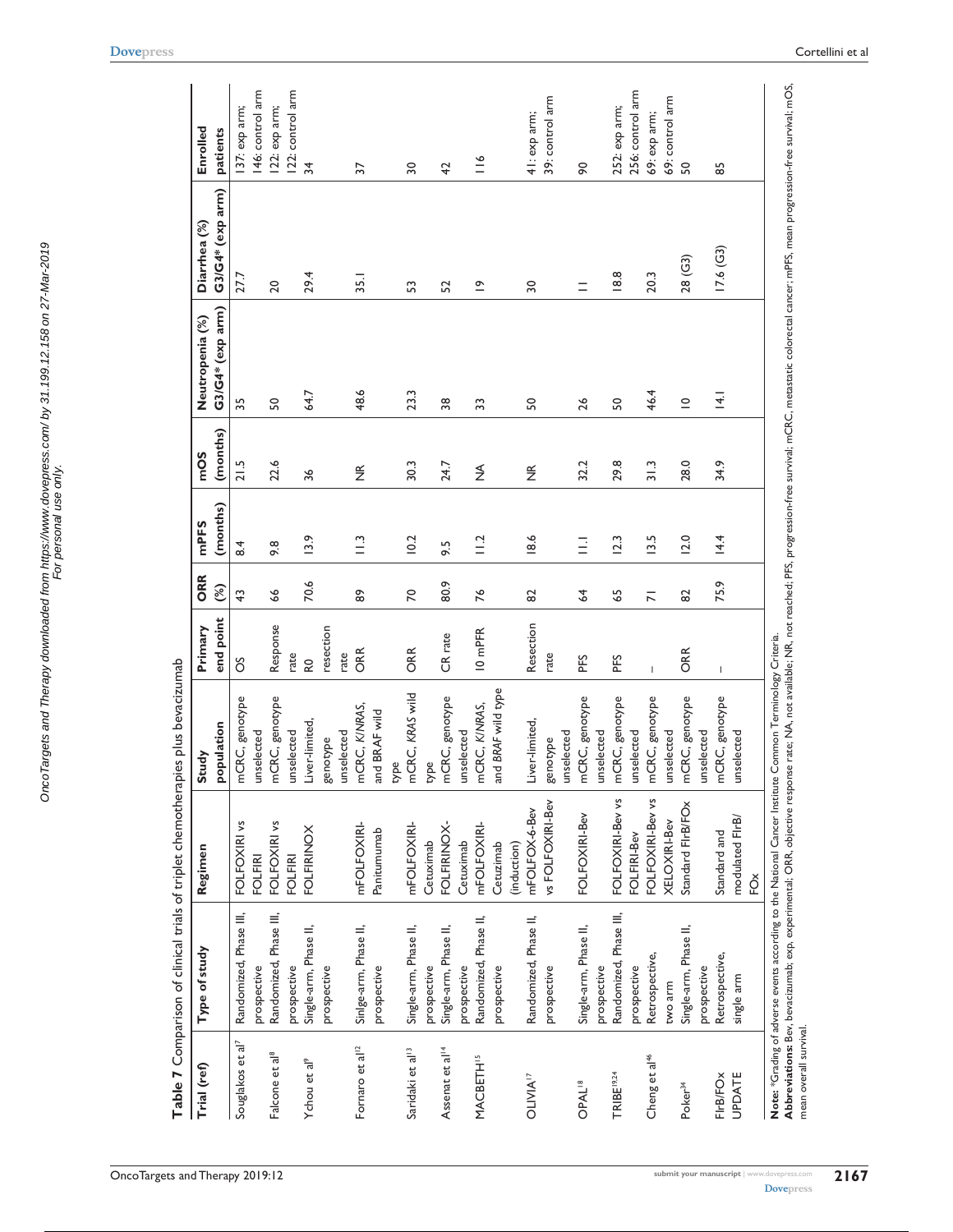institution, selection bias, absence of radiological updated revision of responses), we beg to make some speculations. Global incidence of G3/G4 neutropenia with FIrB/FOx is by far the lowest, as well as the incidence of G3/G4 diarrhea, even more considering that no G4 diarrhea was observed. FIrB/FOx showed a good safety profile, even looking at G1/G2 ones, without significant differences between patients treated with standard and modified regimens. According to the good safety profile, rDIs were  $\geq$ 80% of standard doses for each drug in overall population and in both standard and modified FIrB/FOx subgroups, confirming that dose adjustments allow an effective chemotherapy administration, even in more frail patients, who are frequent in the "real-life" setting.

We can say that bevacizumab is the preferred biological combination partner for intensive chemotherapy because of the absence of cumulative toxicities, even if it adds distinctive ones. In clinical practice, with "less selected patients", we had to pay particular attention to these class-specific toxicities. An early G3 pulmonary embolism, two G2 fistulas, and 14 G3 hypertension differed from what was reported in the Phase II study of FIrB/FOx [34]. These occurrences, together with the 23 scheduled surgeries, could explain the 2.2 mg/kg/w (range: 0.2–2.5) bevacizumab rDI.

In our experience, just eight patients maintained their therapy with 5-FU (or capecitabine) plus bevacizumab after the induction with FIrB/FOx, and the median number of administered cycles was six in both subgroups. Longest treatment duration was 14 months among patients treated with modified regimens and 9 months among those treated with standard ones. With the "right patient", standard FIrB/FOx is a well-tolerated treatment, which could be administered for a long period.

In the study population, the predictive and prognostic roles of *K*/*NRAS* mutations and of primary tumor location<sup>42</sup> were not confirmed, given the absence of statistically significant differences in ORR, PFS, and OS among subgroups. However, we must recognize that the sample size could have affected these results.

Our analysis showed that FIrB/FOx regimen is a valid option for a multimodal approach to mCRC patients. The 3-month ORR of 75.9% shows that FIrB/FOx regimen is suitable in the conversion setting. Indeed, 24 patients overall (28.2%) underwent ablative locoregional treatments or surgeries after first-line FIrB/FOx. The 6-month ORR of 55.3% suggests that it leads to long-lasting responses even in "not radicalizable" patients. Thanks to this differentiated analyses, we could roughly estimate how much chemotherapy and other subsequent locoregional treatments count in the "effectiveness" (PFS in clinical practice is influenced not only by chemotherapy but also by surgeries and locoregional treatments).

One of the most frequent criticisms of intensive regimens is that if four drugs are used in the first-line setting, patients will suffer from a lack of therapeutic options at the moment of a second-line chemotherapy. On the other hand, among 72 patients who progressed after first-line FIrB/FOx, 51 patients (70.8%) underwent a second-line chemotherapy, 27 patients a third-line chemotherapy, and 13 patients a fourth-line chemotherapy. Another criticism of FIrB/FOx regimen is the weekly administration. Although it represents a greater stress for both patients and their families, and a greater workload for outpatient clinics, it has allowed us to carefully monitor treatment and adverse events. To prove that knowing how to improve therapeutic strategies in this setting is still a subject of interest; several studies are ongoing on the topic. The CHARTA study is a randomized, Phase II trial that compares FOLFOXIRI plus bevacizumab with FOLFOX plus bevacizumab as first-line treatment. The primary end point is 9-month median PFS and, interestingly, health-related quality of life is among the secondary end points which may add information regarding patients-reported outcomes of such intensive regimens.<sup>43</sup> In the PERIMAX study, patients previously untreated for liver metastatic disease were randomized to resection followed by postoperative FOLFOX or perioperative (pre- and post-resection) FOLFOXIRI plus bevacizumab for 3 months. However, the study was withdrawn due to insufficient recruitment.43 The STEAM trial is a Phase II study, which investigates the concurrent or sequential FOLFOXIRI (alternating treatment every two cycles of FOLFOX and FOLFIRI) plus bevacizumab with FOLFOX plus bevacizumab in patients with previously untreated mCRC.<sup>44</sup> The Phase III trial TRIBE-2 compares two different therapeutic strategies as first-line treatment for mCRC patients: FOLFOXIRI plus bevacizumab, followed by the reintroduction of FOLFOXIRI plus bevacizumab at progression of disease, and FOLFOX plus bevacizumab, followed by FOLFIRI plus bevacizumab at progression of disease.45

In order to confirm the better manageability of TFI/5-FU and reduce the workload that a weekly regimen requires, we planned a single-arm, multicenter, Phase II prospective study of the so-called TFI/FOXIRI-bevacizumab regimen, as first-line treatment of *K/NRAS* and *BRAF* unselected mCRC patients. The schedule consists of TFI/5-FU at dose of 800 mg/m2 /night (12-hour infusion for four consecutive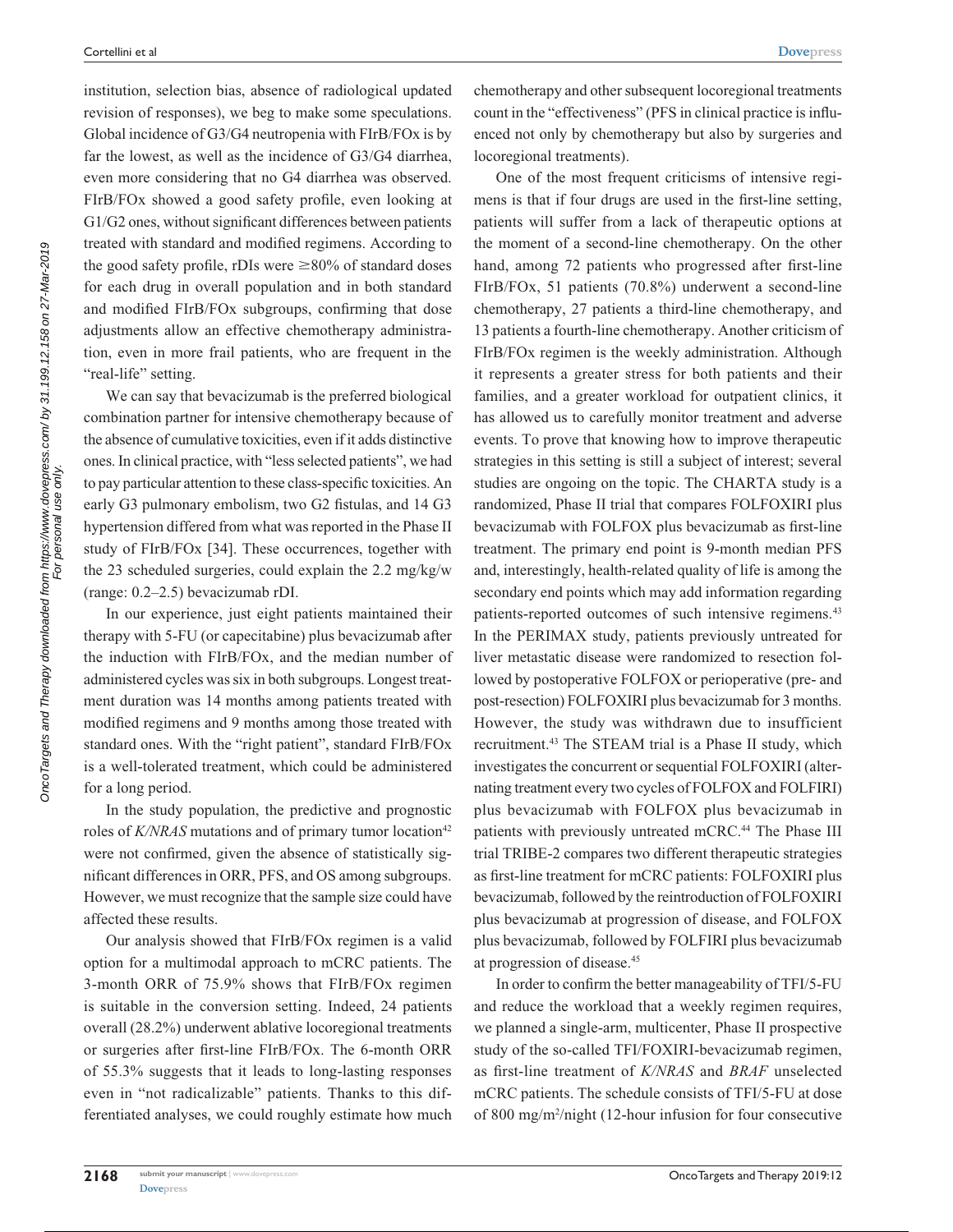nights, 3200 mg/m<sup>2</sup>, days 1–4), combined with infusion of irinotecan (dose finding:  $120-140-160$  mg/m<sup>2</sup>), oxaliplatin (80 mg/m<sup>2</sup>), and bevacizumab (5 mg/kg) every 2 weeks, without folinic acid and 5-FU bolus. Prophylactic administration of G-CSF was also planned (approval number: 2025 of 16/11/2017, "Direzione generale ASL1 Abruzzo, Comitato Etico per le province di L'Aquila e Teramo" – NCT identifier not yet assigned – EudraCT number 2017-004789-91).

## **Conclusion**

This update confirms that FIrB/FOx regimen is a feasible option for first-line treatment of mCRC patients also in the "real-life" setting. Dose modulation allowed to reach comparable clinical outcomes in frail patients, regardless of the *K/NRAS* genotype. Thanks to the TFI/5-FU and the weekly alternating rate, we achieved similar results to those of clinical trials, with a good safety profile. Not every mCRC patient can be treated with a four-drug regimen and not every cancer care center has the clinical skills to manage these treatments, but the more you handle such complex regimens, the better your everyday practice becomes. Other studies are still needed in this setting: the Phase II study of TFI/FOXIRI-bevacizumab will try to answer some of the open questions on the topic.

# **Availability of data and materials**

The datasets used during the present study are available from the corresponding author upon reasonable request.

## **Author contributions**

All authors contributed toward data analysis, drafting and critically revising the paper, gave final approval of the version to be published, and agree to be accountable for all aspects of the work.

# **Disclosure**

The authors report no conflicts of interest in this work.

## **References**

- 1. Hurwitz H, Fehrenbacher L, Novotny W, et al. Bevacizumab plus irinotecan, fluorouracil, and leucovorin for metastatic colorectal cancer. *N Engl J Med*. 2004;350(23):2335–2342.
- 2. Kabbinavar FF, Hambleton J, Mass RD, et al. Combined analysis of efficacy: The addition of bevacizumab to fluorouracil/leucovorin improves survival for patients with metastatic colorectal cancer. *J Clin Oncol*. 2005;23(16):3706–3712.
- 3. Sobrero A, Ackland S, Clarke S, et al. Phase IV study of bevacizumab in combination with infusional fluorouracil, leucovorin and irinotecan (FOLFIRI) in first-line metastatic colorectal cancer. *Oncology*. 2009; 77(2):113–119.
- 4. Saltz LB, Clarke S, Díaz-Rubio E, et al. Bevacizumab in combination with oxaliplatin-based chemotherapy as first-line therapy in metastatic colorectal cancer: a randomized phase III study. *J Clin Oncol*. 2008; 26(12):2013–2019.
- 5. Hochster HS, Hart LL, Ramanathan RK, et al. Safety and efficacy of oxaliplatin and fluoropyrimidine regimens with or without bevacizumab as first-line treatment of metastatic colorectal cancer: results of the TREE study. *J Clin Oncol*. 2008;26(21):3523–3529.
- 6. van Cutsem E, Rivera F, Berry S, et al. Safety and efficacy of first-line bevacizumab with FOLFOX, XELOX, FOLFIRI and fluoropyrimidines in metastatic colorectal cancer: the BEAT study. *Ann Oncol*. 2009; 20(11):1842–1847.
- 7. Souglakos J, Androulakis N, Syrigos K, et al. FOLFOXIRI (folinic acid, 5-fluorouracil, oxaliplatin and irinotecan) vs FOLFIRI (folinic acid, 5-fluorouracil and irinotecan) as first-line treatment in metastatic colorectal cancer (MCC): a multicentre randomised phase III trial from the Hellenic Oncology Research Group (HORG). *Br J Cancer*. 2006; 94(6):798–805.
- 8. Falcone A, Ricci S, Brunetti I, et al. Phase III trial of infusional fluorouracil, leucovorin, oxaliplatin, and irinotecan (FOLFOXIRI) compared with infusional fluorouracil, leucovorin, and irinotecan (FOLFIRI) as first-line treatment for metastatic colorectal cancer: the Gruppo Oncologico Nord Ovest. *J Clin Oncol*. 2007;25(13): 1670–1676.
- 9. Ychou M, Viret F, Kramar A, et al. Tritherapy with fluorouracil/ leucovorin, irinotecan and oxaliplatin (FOLFIRINOX): a phase II study in colorectal cancer patients with non-resectable liver metastases. *Cancer Chemother Pharmacol*. 2008;62(2):195–201.
- 10. Folprecht G, Hamann S, Schütte K, et al. Dose escalating study of cetuximab and 5-FU/folinic acid (FA)/oxaliplatin/irinotecan (FOLF-OXIRI) in first line therapy of patients with metastatic colorectal cancer. *BMC Cancer*. 2014;14:521.
- 11. Garufi C, Torsello A, Tumolo S, et al. Cetuximab plus chronomodulated irinotecan, 5-fluorouracil, leucovorin and oxaliplatin as neoadjuvant chemotherapy in colorectal liver metastases: POCHER trial. *Br J Cancer*. 2010;103(10):1542–1547.
- 12. Fornaro L, Lonardi S, Masi G, et al. FOLFOXIRI in combination with panitumumab as first-line treatment in quadruple wild-type (KRAS, NRAS, HRAS, BRAF) metastatic colorectal cancer patients: a phase II trial by the Gruppo Oncologico Nord Ovest (GONO). *Ann Oncol*. 2013; 24(8):2062–2067.
- 13. Saridaki Z, Androulakis N, Vardakis N, et al. A triplet combination with irinotecan (CPT-11), oxaliplatin (LOHP), continuous infusion 5-fluorouracil and leucovorin (FOLFOXIRI) plus cetuximab as first-line treatment in KRAS WT, metastatic colorectal cancer: a pilot Phase II trial. *Br J Cancer*. 2012;107(12):1932–1937.
- 14. Assenat E, Desseigne F, Thezenas S, et al. Cetuximab plus FOLFIRINOX (ERBIRINOX) as first-line treatment for unresectable metastatic colorectal cancer: a phase II trial. *Oncologist*. 2011;16(11): 1557–1564.
- 15. Antoniotti C, Cremolini C, Loupakis F, et al. Modified FOLFOXIRI (mFOLFOXIRI) plus cetuximab (cet), followed by cet or bevacizumab (bev) maintenance, in *RAS*/*BRAF* wild-type (wt) metastatic colorectal cancer (mCRC): Results of the phase II randomized MACBETH trial by GONO. *J Clin Oncol*. 2016;34(15 Suppl):3543.
- 16. Masi G, Loupakis F, Salvatore L, et al. Bevacizumab with FOLFOXIRI (irinotecan, oxaliplatin, fluorouracil, and folinate) as first-line treatment for metastatic colorectal cancer: a phase 2 trial. *Lancet Oncol*. 2010; 11(9):845–852.
- 17. Gruenberger T, Bridgewater J, Chau I, et al. Bevacizumab plus mFOLFOX-6 or FOLFOXIRI in patients with initially unresectable liver metastases from colorectal cancer: the OLIVIA multinational randomised phase II trial. *Ann Oncol*. 2015;26(4):702–708.
- 18. Stein A, Atanackovic D, Hildebrandt B, et al. Upfront FOLFOXIRI + bevacizumab followed by fluoropyrimidin and bevacizumab maintenance in patients with molecularly unselected metastatic colorectal cancer. *Br J Cancer*. 2015;113(6):872–877.

For personal use only.